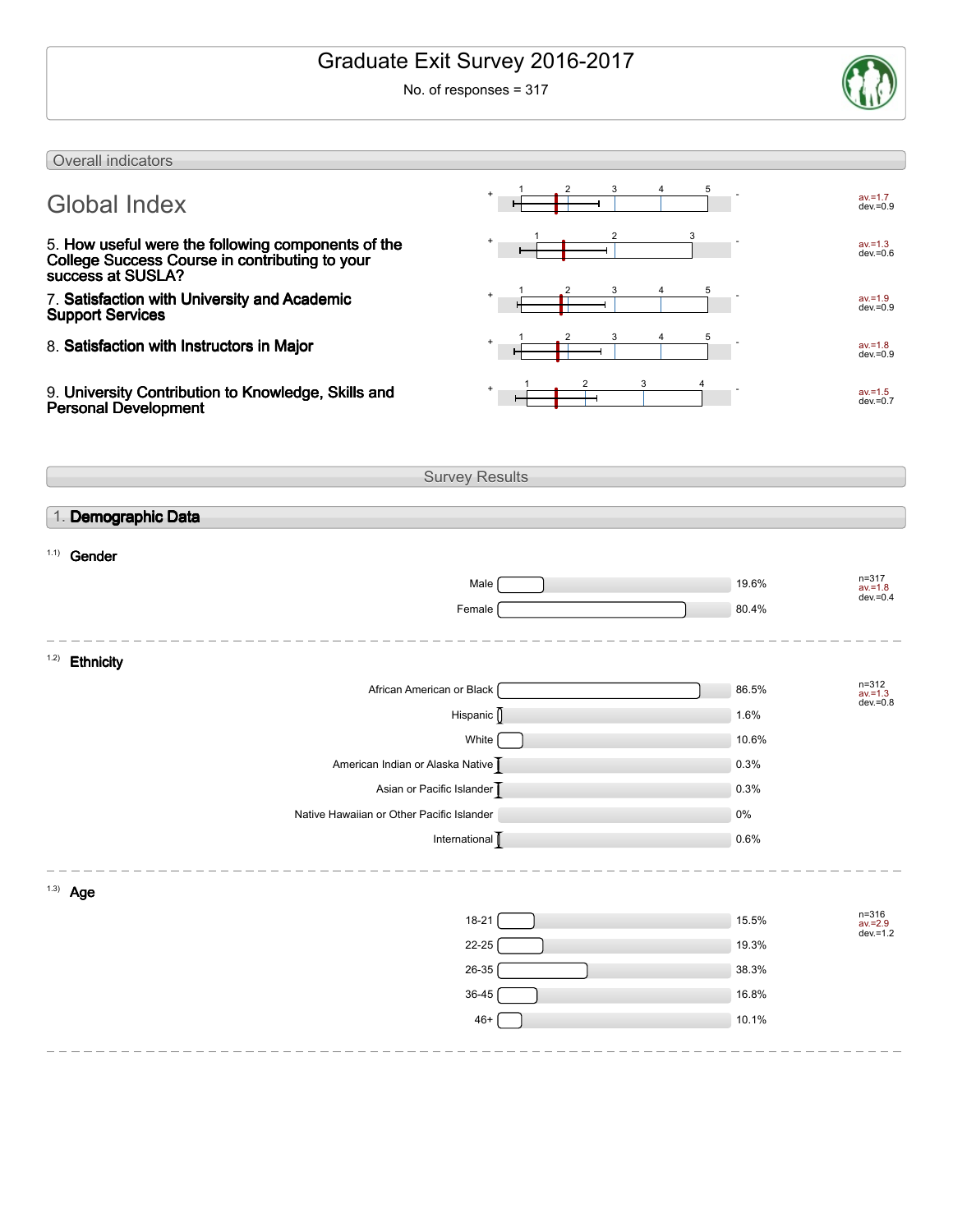| 1.4)<br><b>Marital Status</b>                                                                      |                                                 |
|----------------------------------------------------------------------------------------------------|-------------------------------------------------|
| Married                                                                                            | $n = 308$<br>22.4%<br>$av = 3.1$<br>$dev = 1.3$ |
| Divorced                                                                                           | 12.3%                                           |
| Widowed <sup>[]</sup>                                                                              | 1.3%                                            |
| Never Married                                                                                      | 64%                                             |
| <b>Current Annual Income</b><br>(1.5)                                                              |                                                 |
| Less than \$9,999                                                                                  | $n = 314$<br>47.8%<br>$av = 2.1$<br>dev. = 1.3  |
| \$10,000-\$19,999                                                                                  | 21.3%                                           |
| \$20,000-29,999                                                                                    | 14.6%                                           |
| \$30,000-39,999                                                                                    | 7.3%                                            |
| \$40,000+                                                                                          | 8.9%                                            |
| (1.6)<br><b>Last enrollment status</b>                                                             |                                                 |
| Full-time                                                                                          | $n = 315$<br>83.5%<br>$av = 1.2$                |
| Part-time                                                                                          | $dev = 0.4$<br>16.5%                            |
| 1.7)<br>Upon admission to SUSLA, were you a:                                                       |                                                 |
| First-time freshman                                                                                | $n = 310$<br>59.4%<br>$av = 1.4$                |
| Transfer student                                                                                   | $dev = 0.5$<br>40.6%                            |
| 1.8)<br>While attending SUSLA, did you require special accommodations (i.e., disability services)? |                                                 |
| Yes                                                                                                | $n = 316$<br>5.1%<br>$av = 1.9$                 |
| No                                                                                                 | $dev = 0.2$<br>94.9%                            |
| 1.9)<br>Did you receive the accommodations that you requested?                                     |                                                 |
| Yes                                                                                                | $n = 16$<br>93.8%<br>$av = 1.1$                 |
| No                                                                                                 | $dev = 0.3$<br>6.3%                             |
| 2. About Your Degree                                                                               |                                                 |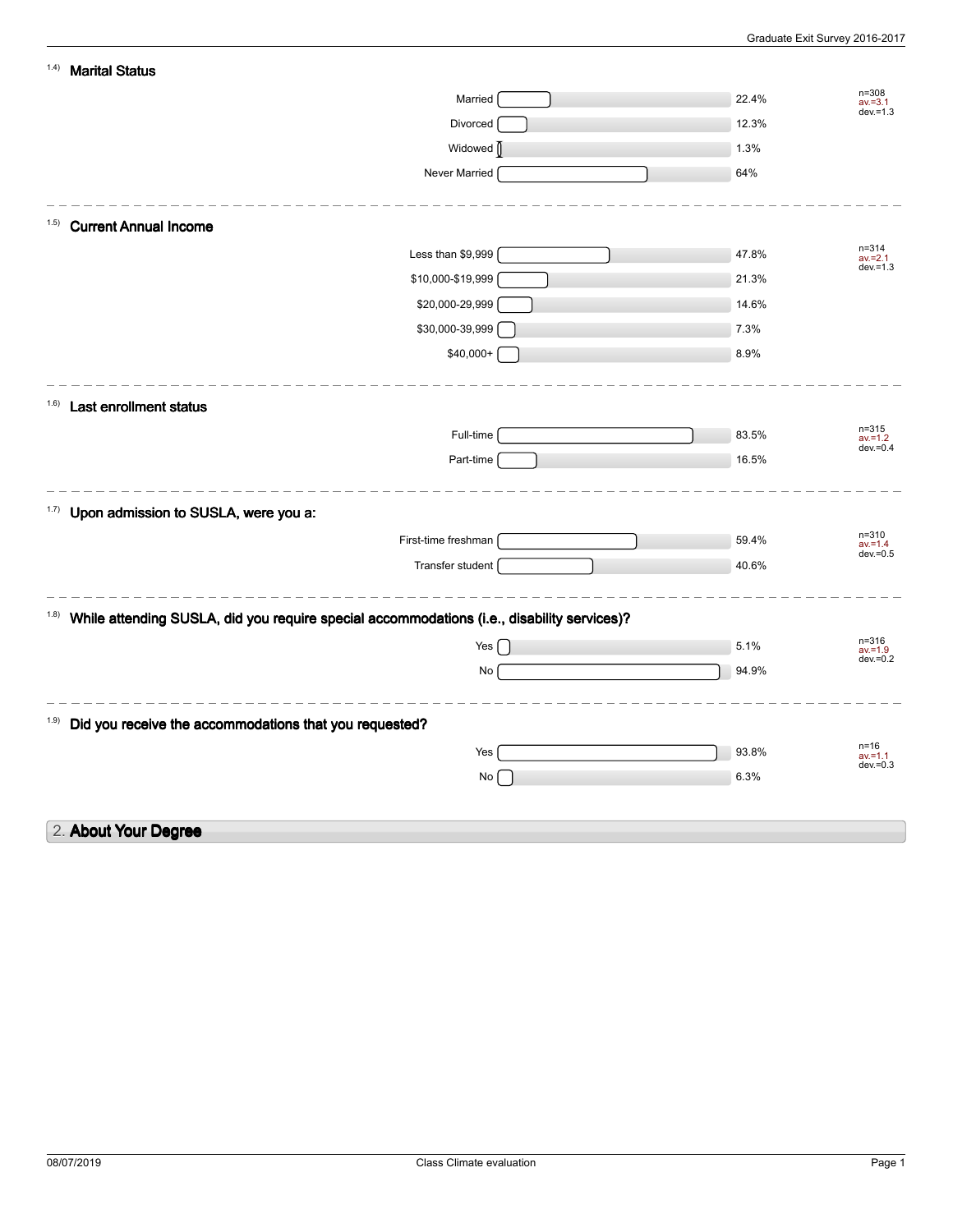| Accounting ()                                                                                            | 3%    | $n = 304$                              |
|----------------------------------------------------------------------------------------------------------|-------|----------------------------------------|
| Airframe and Powerplant Maintenance Technology []                                                        | 1%    |                                        |
| Biology $\bigcap$                                                                                        | 3.9%  |                                        |
| <b>Business Management</b>                                                                               | 7.6%  |                                        |
| Computer Science []                                                                                      | 2%    |                                        |
| Criminal Justice Administration                                                                          | 7.6%  |                                        |
| Dental Hygiene []                                                                                        | 2.3%  |                                        |
| Dialysis Technician []                                                                                   | 3.3%  |                                        |
| Emergency Medical Technician-Basic [                                                                     | 3.9%  |                                        |
| Fire Service Management                                                                                  | 0.3%  |                                        |
| General Studies: Biology Concentration []                                                                | 1.6%  |                                        |
| General Studies: Business Management Concentration                                                       | 0.7%  |                                        |
| General Studies: Computer Science Concentration                                                          | 0.3%  |                                        |
| General Studies: Health and Physical Education []                                                        | 1.6%  |                                        |
| General Studies: Physical Science Concentration                                                          | 0.7%  |                                        |
| General Studies: Pre-Engineering Concentration                                                           | 0.3%  |                                        |
| General Studies: Psychology Concentration [                                                              | 3.6%  |                                        |
| General Studies: Science/Pre-Allied Health Concentration [                                               | 3.3%  |                                        |
| General Studies: Sociology                                                                               | 1%    |                                        |
| General Studies: No Concentration                                                                        | 5.6%  |                                        |
| Health Information Technology ()                                                                         | 1.6%  |                                        |
| Human Services                                                                                           | 9.9%  |                                        |
| Medical Coding                                                                                           | 0.3%  |                                        |
| Medical Laboratory Technician                                                                            | 1%    |                                        |
| Nursing                                                                                                  | 18.1% |                                        |
| Phlebotomy                                                                                               | 9.9%  |                                        |
| Respiratory Therapy                                                                                      | 0.7%  |                                        |
| Sterile Processing Technology []                                                                         | 2%    |                                        |
| Surgical Technology ()                                                                                   | 3%    |                                        |
|                                                                                                          |       |                                        |
| 2.2)<br><b>Degree Attained</b>                                                                           |       |                                        |
| Associate's Degree                                                                                       | 78.7% | $n = 314$<br>$av = 1.4$<br>$dev = 0.8$ |
| Technical Diploma ()                                                                                     | 2.5%  |                                        |
| Certificate                                                                                              | 18.8% |                                        |
|                                                                                                          |       |                                        |
| (2.3)<br>While working on this degree, did you stop attending classes for at least one semester or more? |       |                                        |
| Yes                                                                                                      | 26.8% | $n = 310$<br>$av = 1.7$                |
| No                                                                                                       | 73.2% | $dev = 0.4$                            |
|                                                                                                          |       |                                        |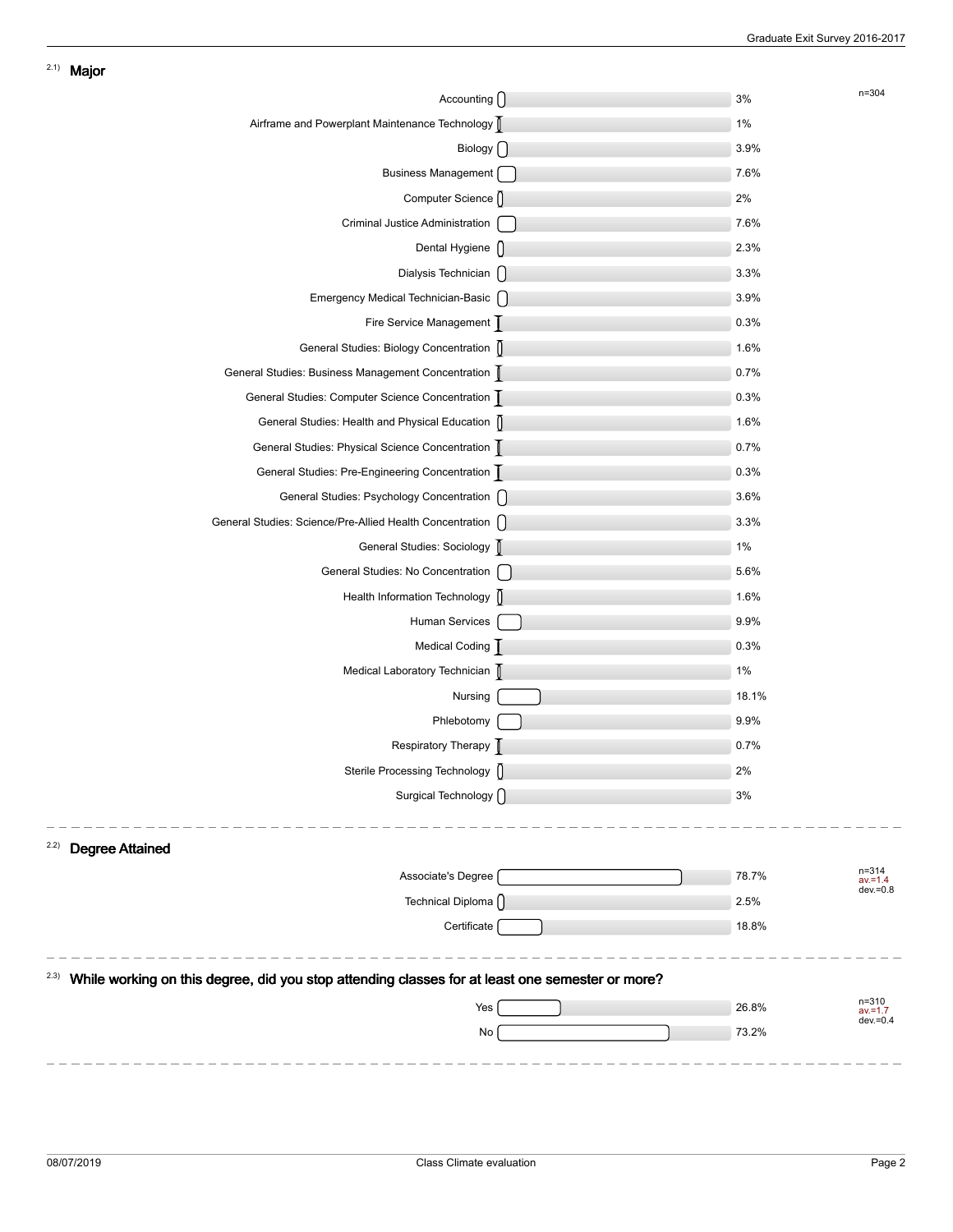| 2.7)<br>How many times did you change your major?                                                    |                        |       |                                        |
|------------------------------------------------------------------------------------------------------|------------------------|-------|----------------------------------------|
|                                                                                                      | Did not change it      | 58.6% | $n = 314$<br>$av = 1.5$                |
|                                                                                                      | 1                      | 32.8% | $dev = 0.7$                            |
|                                                                                                      | $\overline{2}$         | 6.1%  |                                        |
|                                                                                                      | 3 or more $\bigcap$    | 2.5%  |                                        |
| <sup>2.10)</sup> Were you aware of the course requirements needed to complete your program of study? |                        |       |                                        |
|                                                                                                      | Yes                    | 92.2% | $n = 306$<br>$av = 1.1$                |
|                                                                                                      | No                     | 7.8%  | $dev = 0.3$                            |
|                                                                                                      |                        |       |                                        |
| 3. Plans After Graduation                                                                            |                        |       |                                        |
| 3.1)<br>What are your plans immediately after graduation (select the most appropriate response)?     |                        |       |                                        |
| I have accepted a paid job related to my field of study                                              |                        | 9.5%  | $n = 316$<br>$av = 3.4$                |
| Pursuing employment in field of study                                                                |                        | 44.3% | $dev = 1.8$                            |
| Employment not in field of study []                                                                  |                        | 1.6%  |                                        |
| Enroll in an associate's degree program [                                                            |                        | 4.1%  |                                        |
| Enroll in a bachelor's degree program                                                                |                        | 32.3% |                                        |
|                                                                                                      | Enlist in the military | 1.3%  |                                        |
|                                                                                                      | Other                  | 7%    |                                        |
|                                                                                                      |                        |       |                                        |
| 4. Your First Year at SUSLA                                                                          |                        |       |                                        |
| 4.1)<br>How would you rate your college experience during your first year at SUSLA?                  |                        |       |                                        |
|                                                                                                      | Excellent              | 35%   | $n = 311$<br>$av = 2$                  |
|                                                                                                      | Good                   | 38.3% | $dev = 0.9$                            |
|                                                                                                      | Fair                   | 22.8% |                                        |
|                                                                                                      | Poor $[$               | 3.9%  |                                        |
|                                                                                                      |                        |       |                                        |
| Did you take a College Success Course?<br>4.2)                                                       |                        |       |                                        |
|                                                                                                      | Yes                    | 65.1% | $n = 315$<br>$av = 1.3$<br>$dev = 0.5$ |
|                                                                                                      | No                     | 34.9% |                                        |
| When did you take the College Success Course?<br>4.3)                                                |                        |       |                                        |
|                                                                                                      | First semester         | 64.9% | $n = 205$<br>$av = 1.6$                |
|                                                                                                      | Second semester        | 13.2% | $dev = 0.8$                            |
| Third semester or later                                                                              |                        | 22%   |                                        |
| Did you find the College Success Course helpful in navigating your college experience?               |                        |       |                                        |
|                                                                                                      | Yes                    | 82%   | n=205<br>$av = 1.2$                    |
|                                                                                                      | No                     | 18%   | $dev = 0.4$                            |
|                                                                                                      |                        |       |                                        |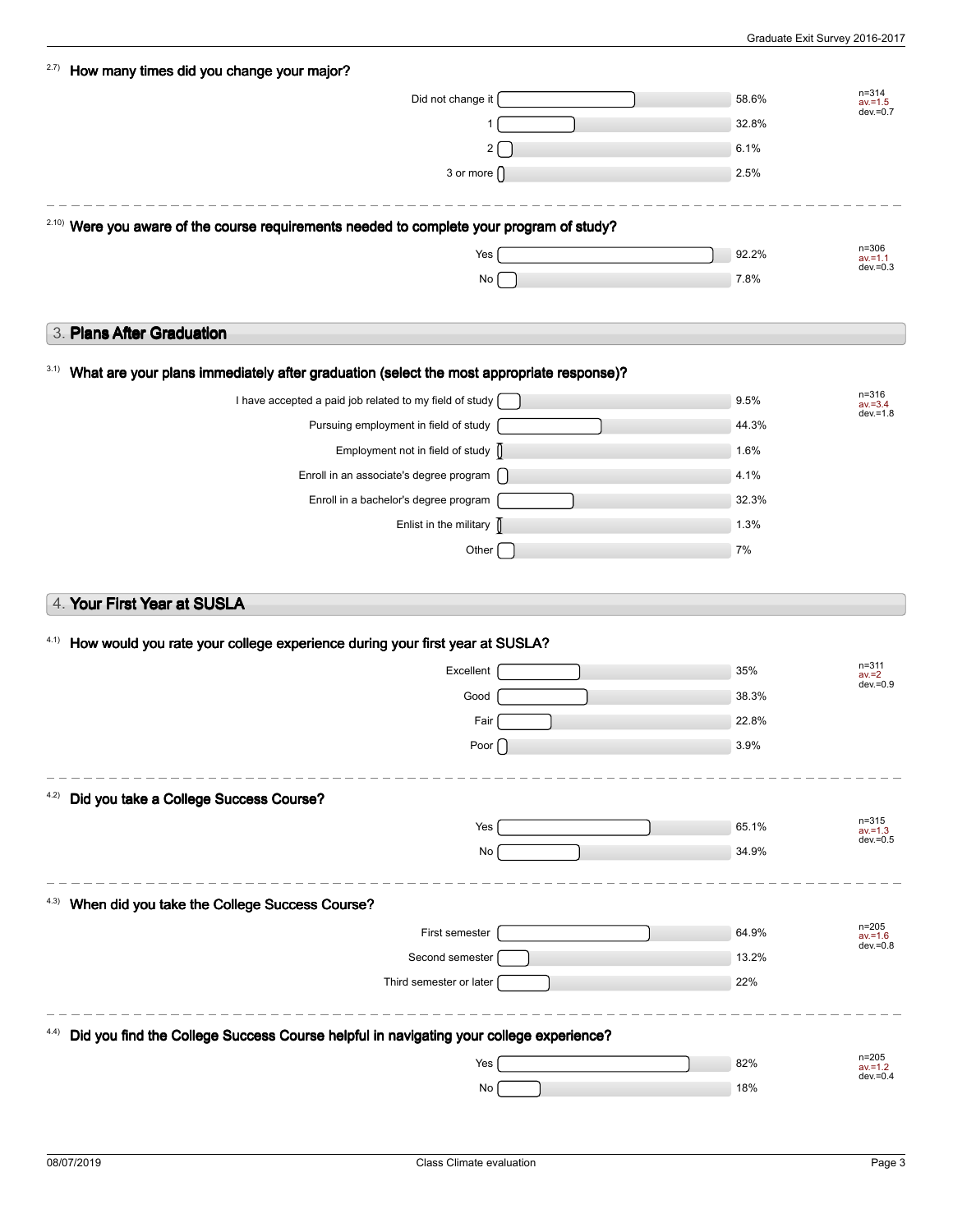| 5. How useful were the following components of the College Success Course in contributing to your success at SUSLA?                 |                                                              |                                                                 |                                                    |
|-------------------------------------------------------------------------------------------------------------------------------------|--------------------------------------------------------------|-----------------------------------------------------------------|----------------------------------------------------|
| Understanding my learning style<br>5.1)                                                                                             | 100<br>Very Useful<br>67%<br>50<br>$\circ$<br>$\mathbf{1}$   | Not Useful At All<br>29%<br>3%<br>$\overline{c}$<br>3           | $n = 202$<br>$av = 1.4$<br>$dev = 0.5$<br>$ab = 3$ |
| 5.2)<br>Developing my degree plan                                                                                                   | 100<br>Very Useful<br>74%<br>50<br>$\bullet$<br>$\mathbf{1}$ | Not Useful At All<br>23%<br>3%<br>$\overline{c}$<br>$\mathbf 3$ | $n = 204$<br>$av = 1.3$<br>$dev = 0.5$<br>$ab = 1$ |
| Learning how to manage my time<br>5.3)                                                                                              | 100<br>Very Useful<br>68%<br>50<br>$\bullet$<br>$\mathbf{1}$ | Not Useful At All<br>27%<br>4%<br>$\overline{c}$<br>$\mathbf 3$ | $n = 204$<br>$av = 1.4$<br>$dev = 0.6$             |
| 5.4)<br>Applying what was taught in the CS course in<br>other courses                                                               | 100<br>Very Useful<br>70%<br>50<br>$\circ$<br>$\,$ 1 $\,$    | Not Useful At All<br>24%<br>$\overline{c}$<br>$\mathcal{B}$     | $n = 201$<br>$av = 1.4$<br>$dev = 0.6$<br>$ab = 1$ |
| 6. Academic Advising                                                                                                                |                                                              |                                                                 |                                                    |
| 6.1)<br>When were you assigned an academic advisor?                                                                                 |                                                              |                                                                 |                                                    |
|                                                                                                                                     | First semester                                               | 81%                                                             | $n = 310$<br>$av = 1.3$                            |
|                                                                                                                                     | Second semester                                              | 12.6%                                                           | $dev = 0.6$                                        |
|                                                                                                                                     | Third semester or later                                      | 6.5%                                                            |                                                    |
| How satisfied were you with the accuracy of the information provided about degree requirements and course sequencing?<br>6.2)       |                                                              |                                                                 |                                                    |
|                                                                                                                                     | Very Satisfied                                               | 45.8%                                                           | $n = 310$<br>$av = 1.6$                            |
|                                                                                                                                     | Satisfied                                                    | 48.4%                                                           | $dev = 0.6$                                        |
|                                                                                                                                     | Dissatisfied                                                 | 4.2%                                                            |                                                    |
|                                                                                                                                     | Very Dissatisfied                                            | 1.6%                                                            |                                                    |
|                                                                                                                                     |                                                              |                                                                 |                                                    |
| How satisfied were you with your advisor's knowledge of campus policies and procedures?<br>6.3)                                     |                                                              |                                                                 |                                                    |
|                                                                                                                                     | Very Satisfied                                               | 52.3%                                                           | $n = 308$<br>$av = 1.5$                            |
|                                                                                                                                     | Satisfied                                                    | 42.5%                                                           |                                                    |
|                                                                                                                                     | Dissatisfied                                                 | 5.2%                                                            | $dev = 0.6$                                        |
|                                                                                                                                     | Very Dissatisfied                                            | $0\%$                                                           |                                                    |
| How satisfied were you with your advisor's knowledge about your options after graduation (e.g., graduate school, employment, etc.)? |                                                              |                                                                 |                                                    |
|                                                                                                                                     | Very Satisfied                                               | 50.3%                                                           | $n = 300$<br>$av = 1.6$                            |
|                                                                                                                                     | Satisfied                                                    | 43.3%                                                           |                                                    |
|                                                                                                                                     | Dissatisfied                                                 | 5.7%                                                            | $dev = 0.6$                                        |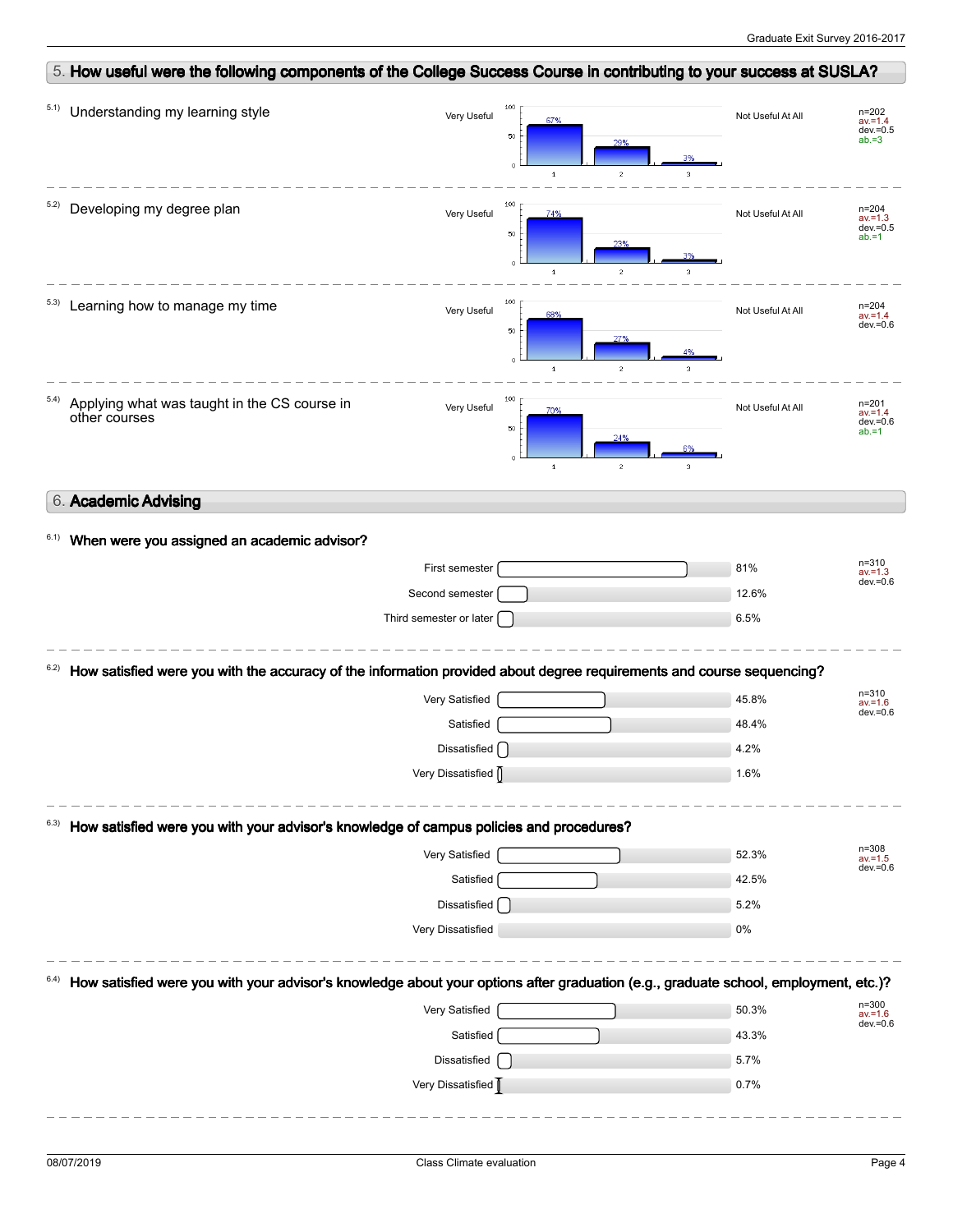| 6.5)  | If you had to recommend the assistance that was most helpful to you, which would you recommend?                                    |                |                                                                  |                   |                                    |
|-------|------------------------------------------------------------------------------------------------------------------------------------|----------------|------------------------------------------------------------------|-------------------|------------------------------------|
|       | Freshman advisor                                                                                                                   |                |                                                                  | 19.7%             | $n = 310$<br>$av = 2.1$            |
|       | Advisor in your field of study                                                                                                     |                |                                                                  | 59.4%             | $dev = 0.8$                        |
|       |                                                                                                                                    | Peers          |                                                                  | 14.2%             |                                    |
|       | Supplemental assistance such as tutorial labs or support services                                                                  |                |                                                                  | 6.8%              |                                    |
|       |                                                                                                                                    |                |                                                                  |                   |                                    |
|       | 7. Satisfaction with University and Academic Support Services                                                                      |                |                                                                  |                   |                                    |
|       |                                                                                                                                    |                |                                                                  |                   |                                    |
| 7.1)  | Availability of financial aid information                                                                                          | Very Satisfied | 100                                                              | Very Dissatisfied | n=292<br>$av = 1.9$                |
|       |                                                                                                                                    |                | 50                                                               |                   | $dev = 1.1$<br>$ab = 21$           |
|       |                                                                                                                                    |                |                                                                  |                   |                                    |
|       |                                                                                                                                    |                | $\mathbf{1}$<br>$\mathbf 2$<br>3<br>$\overline{4}$               | 5                 |                                    |
| (2)   | Process of applying for financial aid                                                                                              | Very Satisfied | 100                                                              | Very Dissatisfied | n=291<br>$av = 2$                  |
|       |                                                                                                                                    |                | 43%<br>50<br>30%                                                 |                   | $dev = 1.1$<br>$ab = 21$           |
|       |                                                                                                                                    |                | 179<br>$\ddot{\rm{o}}$<br>$\mathbf{1}$<br>$\overline{2}$<br>3    |                   |                                    |
|       |                                                                                                                                    |                |                                                                  |                   |                                    |
| 7.3)  | Quality of admissions                                                                                                              | Very Satisfied | 100                                                              | Very Dissatisfied | $n = 310$<br>$av = 1.8$            |
|       |                                                                                                                                    |                | 50<br>18%                                                        |                   | $dev = 0.9$<br>$ab = 1$            |
|       |                                                                                                                                    |                | $\triangle$<br>$\mathbf{1}$<br>$\overline{\mathbf{c}}$<br>3      | 5                 |                                    |
|       |                                                                                                                                    |                |                                                                  |                   |                                    |
| 7.4)  | Quality of registration                                                                                                            | Very Satisfied | 100                                                              | Very Dissatisfied | n=312<br>$av = 1.8$                |
|       |                                                                                                                                    |                | 50<br>33%<br>17%                                                 |                   | $dev = 0.9$<br>$ab = 1$            |
|       |                                                                                                                                    |                | $\,$ 1<br>3                                                      | 5                 |                                    |
|       |                                                                                                                                    |                | $\mathbf 2$                                                      |                   |                                    |
| 7.5)  | Quality of services provided by fiscal offices (i.e.,<br>cashier's office, business office, etc.)                                  | Very Satisfied | 100                                                              | Very Dissatisfied | $n = 308$<br>$av = 1.9$            |
|       |                                                                                                                                    |                | 50<br>33%<br>19%                                                 |                   | $dev = 1$<br>$ab = 3$              |
|       |                                                                                                                                    |                | $\ddot{\text{o}}$<br>$\bar{z}$<br>3<br>$\mathbf 1$<br>$\ddot{a}$ | 5 <sub>1</sub>    |                                    |
|       |                                                                                                                                    |                |                                                                  |                   |                                    |
| 7.6)  | Quality of services provided by the bookstore (i.e.,<br>book availability, receipt of book, etc.)                                  | Very Satisfied | 100                                                              | Very Dissatisfied | n=290<br>$av = 1.7$                |
|       |                                                                                                                                    |                | 53%<br>50<br>13%                                                 |                   | $dev = 1$<br>$ab = 16$             |
|       |                                                                                                                                    |                | $\overline{\mathbf{c}}$<br>3<br>1                                |                   |                                    |
|       |                                                                                                                                    |                |                                                                  |                   |                                    |
| 7.7)  | While at SUSLA, did you participate in experiences such as service learning, research, a learning community, or a capstone course? |                |                                                                  |                   |                                    |
|       |                                                                                                                                    | Yes            |                                                                  | 30.8%             | n=286<br>$av = 1.7$<br>$dev = 0.5$ |
|       |                                                                                                                                    | No             |                                                                  | 69.2%             |                                    |
|       |                                                                                                                                    |                |                                                                  |                   |                                    |
| (7.8) | Level of satisfaction with service learning                                                                                        | Very Satisfied | 100                                                              | Very Dissatisfied | n=239<br>$av = 1.8$                |
|       |                                                                                                                                    |                | 50                                                               |                   | $dev = 0.9$<br>$ab = 55$           |
|       |                                                                                                                                    |                |                                                                  |                   |                                    |
|       |                                                                                                                                    |                | $\overline{\phantom{a}}$<br>1<br>з                               |                   |                                    |
| 7.9)  | Level of satisfaction with research                                                                                                | Very Satisfied | 100                                                              | Very Dissatisfied | $n = 233$<br>$av = 1.9$            |
|       |                                                                                                                                    |                | 50                                                               |                   | $dev = 0.9$<br>$ab = 56$           |
|       |                                                                                                                                    |                | 21%                                                              |                   |                                    |
|       |                                                                                                                                    |                | $\overline{c}$<br>$\mathbf{1}$<br>3                              |                   |                                    |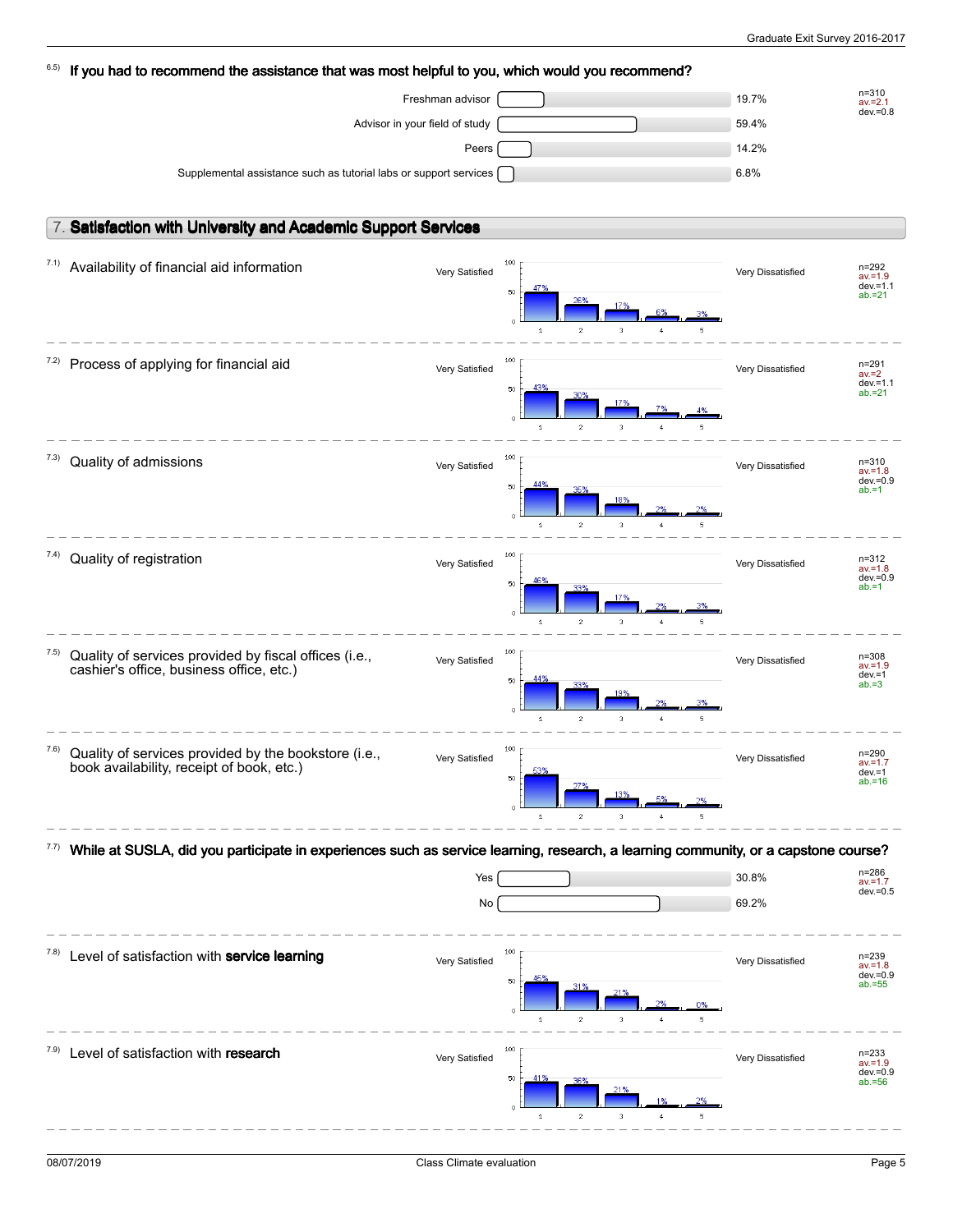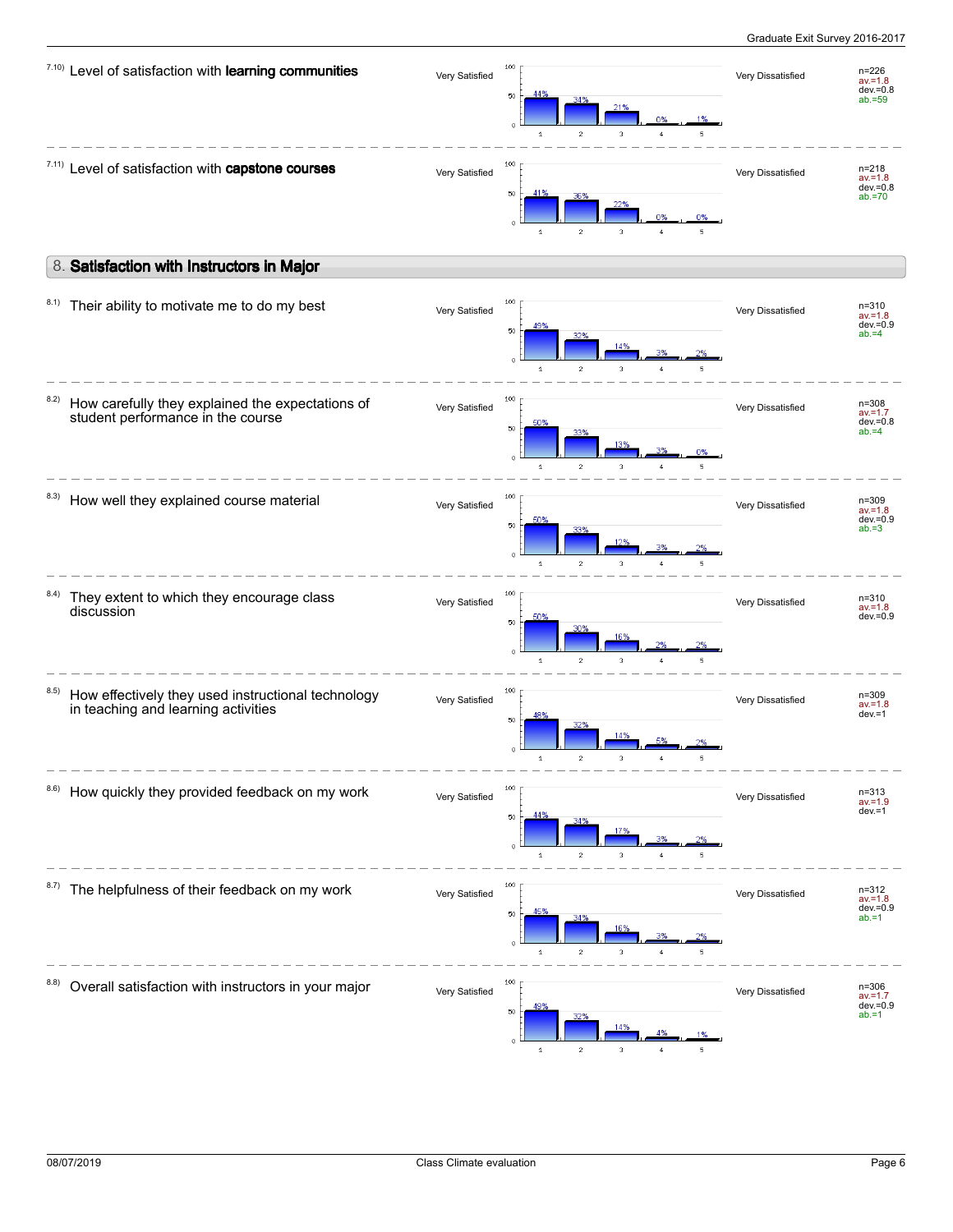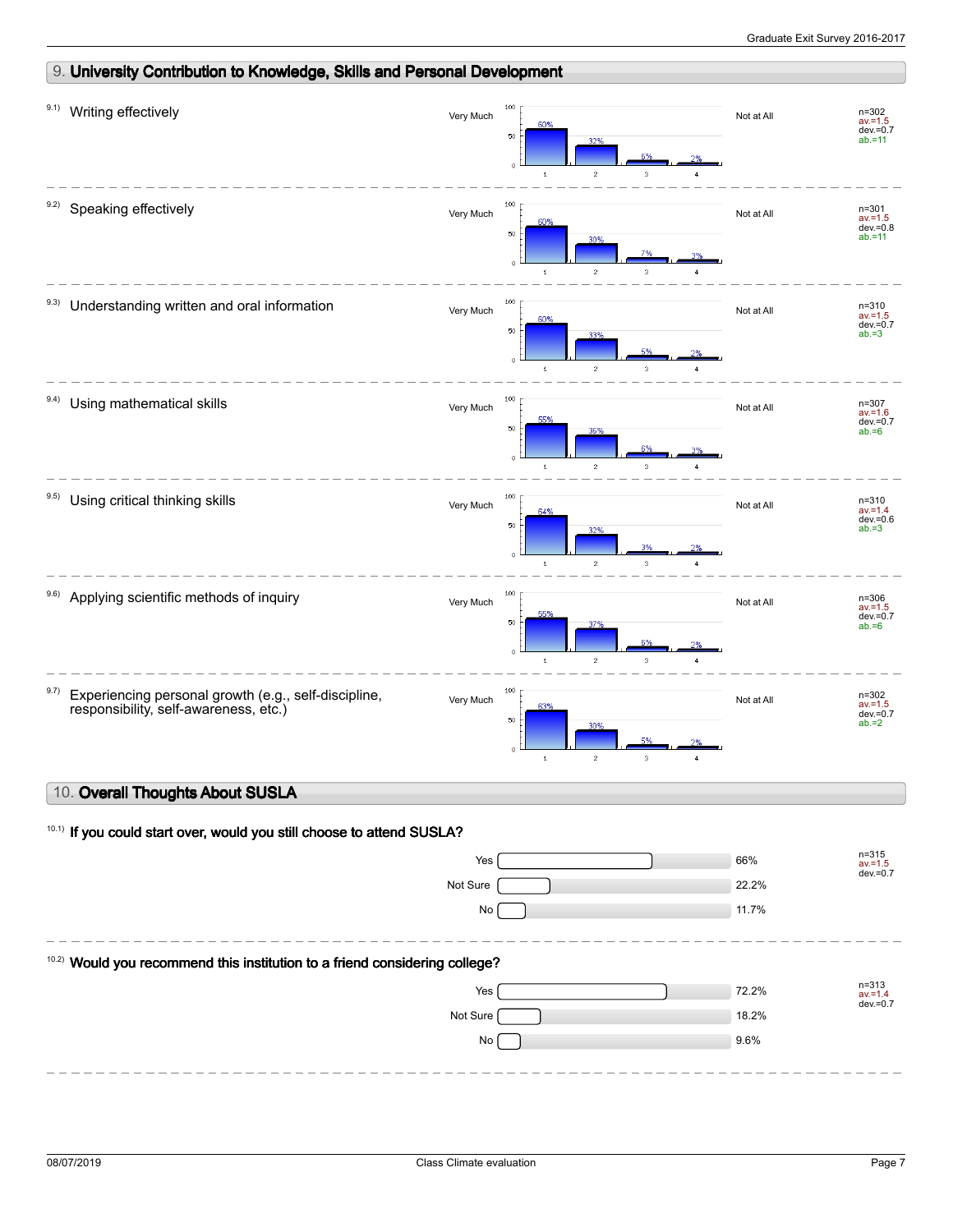| 10.3) How would you evaluate the overall quality of instruction at SUSLA?                          |                |       |                                       |
|----------------------------------------------------------------------------------------------------|----------------|-------|---------------------------------------|
|                                                                                                    | Excellent      | 41.3% | $n = 312$<br>$av = 1.9$<br>dev. = 0.9 |
|                                                                                                    | Good           | 34.3% |                                       |
|                                                                                                    | Fair           | 21.2% |                                       |
|                                                                                                    | Poor $\bigcap$ | 3.2%  |                                       |
|                                                                                                    |                |       |                                       |
| <sup>10.4)</sup> How would you evaluate the overall quality of instruction at SUSLA IN YOUR MAJOR? |                |       |                                       |
|                                                                                                    | Excellent      | 55.1% | $n = 314$<br>$av = 1.6$<br>dev. = 0.8 |
|                                                                                                    | Good           | 29.6% |                                       |
|                                                                                                    | Fair           | 13.1% |                                       |
|                                                                                                    | Poor $\bigcap$ | 2.2%  |                                       |
|                                                                                                    |                |       |                                       |
| 10.5) How would you describe the learning environment on this campus?                              |                |       |                                       |
|                                                                                                    | Very Strong    | 42.3% | $n = 310$<br>$av = 1.7$               |
|                                                                                                    | Strong         | 42.6% | $dev = 0.7$                           |
|                                                                                                    | Weak           | 13.9% |                                       |
|                                                                                                    | Very Weak      | 1.3%  |                                       |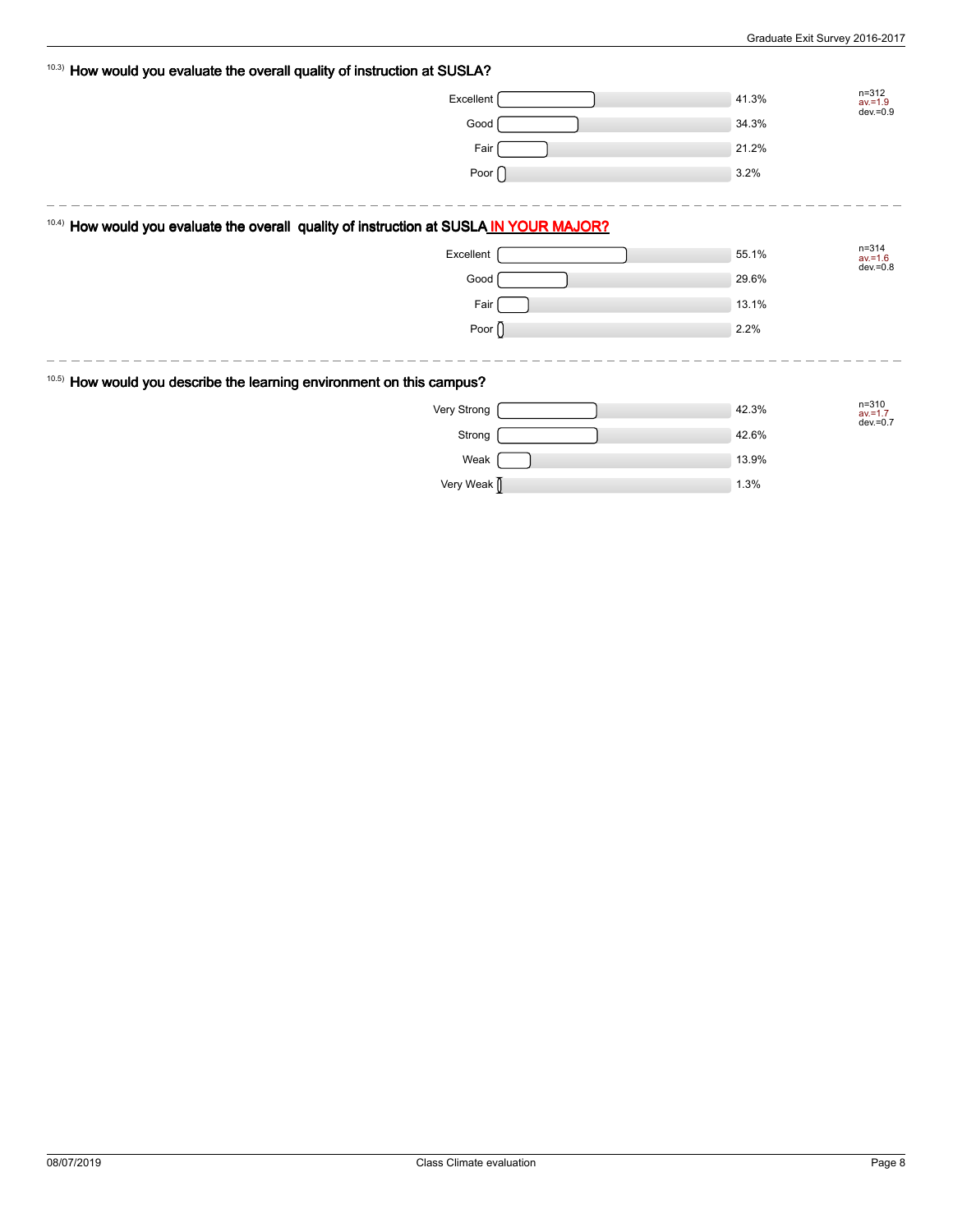# Profile

#### Compilation: Graduate Exit Survey 2016-2017

Values used in the profile line: Mean

### 5. **How useful were the following components of the College Success Course in contributing to your success at SUSLA?**

|      | 5.1) Understanding my learning style                          | Very Useful |  | Not Useful At<br>All | $n = 202$ | av.=1.4 md=1.0 dev.=0.5         |
|------|---------------------------------------------------------------|-------------|--|----------------------|-----------|---------------------------------|
|      | 5.2) Developing my degree plan                                | Very Useful |  | Not Useful At<br>All | $n = 204$ | $av = 1.3$ md=1.0 dev $v = 0.5$ |
| 5.3) | Learning how to manage my time                                | Very Useful |  | Not Useful At<br>All | $n = 204$ | $av = 1.4$ md=1.0 dev=0.6       |
| 5.4) | Applying what was taught in the CS course in<br>other courses | Very Useful |  | Not Useful At<br>All | n=201     | $av = 1.4$ md=1.0 dev $v = 0.6$ |

### 7. **Satisfaction with University and Academic Support Services**

|      | 7.1) Availability of financial aid information                                                     | Very Satisfied |  | Very<br><b>Dissatisfied</b> |           | n=292 av.=1.9 md=2.0 dev.=1.1 |                         |
|------|----------------------------------------------------------------------------------------------------|----------------|--|-----------------------------|-----------|-------------------------------|-------------------------|
| 7.2) | Process of applying for financial aid                                                              | Very Satisfied |  | Very<br><b>Dissatisfied</b> | $n = 291$ | av.=2.0 md=2.0 dev.=1.1       |                         |
| 7.3) | Quality of admissions                                                                              | Very Satisfied |  | Verv<br><b>Dissatisfied</b> | $n = 310$ |                               | av.=1.8 md=2.0 dev.=0.9 |
| 7.4) | Quality of registration                                                                            | Very Satisfied |  | Very<br><b>Dissatisfied</b> |           | n=312 av.=1.8 md=2.0 dev.=0.9 |                         |
| 7.5) | Quality of services provided by fiscal offices (i.<br>e., cashier's office, business office, etc.) | Very Satisfied |  | Verv<br><b>Dissatisfied</b> | $n = 308$ | av.=1.9 md=2.0 dev.=1.0       |                         |
| 7.6) | Quality of services provided by the bookstore<br>(i.e., book availability, receipt of book, etc.)  | Very Satisfied |  | Verv<br><b>Dissatisfied</b> | $n = 290$ | av.=1.7 md=1.0 dev.=1.0       |                         |
| 7.8) | Level of satisfaction with service learning                                                        | Very Satisfied |  | Verv<br><b>Dissatisfied</b> | $n = 239$ |                               | av.=1.8 md=2.0 dev.=0.9 |
| 7.9) | Level of satisfaction with research                                                                | Very Satisfied |  | Very<br><b>Dissatisfied</b> | $n = 233$ | av.=1.9 md=2.0 dev.=0.9       |                         |
|      | 7.10) Level of satisfaction with learning communities                                              | Very Satisfied |  | Verv<br><b>Dissatisfied</b> | $n = 226$ |                               | av.=1.8 md=2.0 dev.=0.8 |
|      | 7.11) Level of satisfaction with <b>capstone courses</b>                                           | Very Satisfied |  | Very<br><b>Dissatisfied</b> | $n = 218$ | av.=1.8 md=2.0 dev.=0.8       |                         |

### 8. **Satisfaction with Instructors in Major**

| 8.1) | Their ability to motivate me to do my best                                            | Very Satisfied |                          | Very<br>$n = 310$<br><b>Dissatisfied</b> | $av = 1.8$ md=2.0 dev=0.9 |
|------|---------------------------------------------------------------------------------------|----------------|--------------------------|------------------------------------------|---------------------------|
| 8.2) | How carefully they explained the expectations<br>of student performance in the course | Very Satisfied |                          | Very<br>n=308<br><b>Dissatisfied</b>     | $av = 1.7$ md=2.0 dev=0.8 |
| 8.3) | How well they explained course material                                               | Very Satisfied |                          | Very<br>n=309<br><b>Dissatisfied</b>     | $av = 1.8$ md=2.0 dev=0.9 |
| 8.4) | They extent to which they encourage class<br>discussion                               | Very Satisfied |                          | Very<br>$n = 310$<br><b>Dissatisfied</b> | $av = 1.8$ md=1.5 dev=0.9 |
|      | 08/07/2019                                                                            |                | Class Climate evaluation |                                          | Page 9                    |